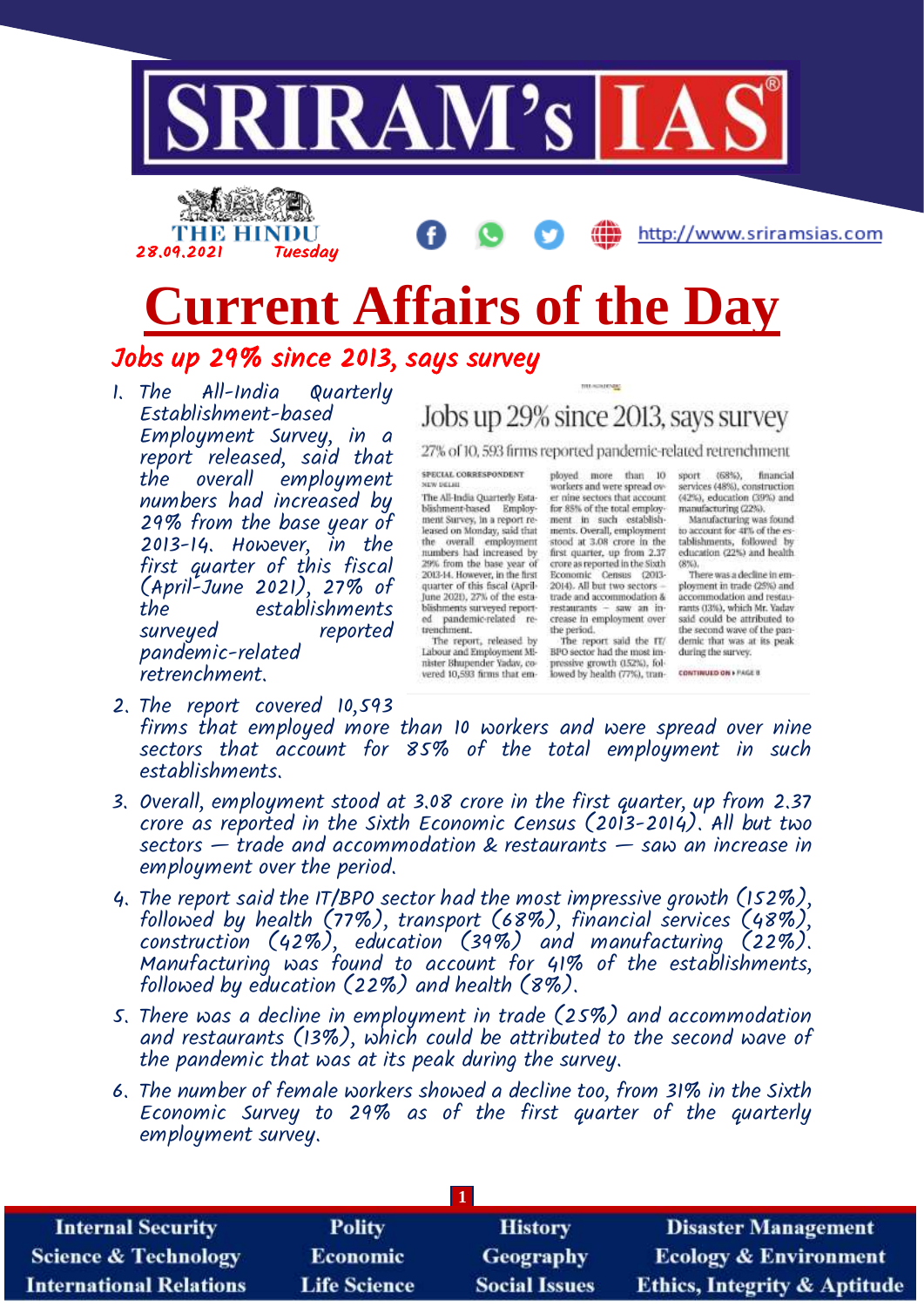



### Useful for policy-makers

- 1. Evidence-based policy making and statisticsbased execution is the major focus. This survey and others covering unorganised sectors being conducted by the Labour Survey would help in policy-making.
- 2. When the government was coming up with COVID-19-related



welfare schemes, like the Pradhan Mantri Garib Kalyan Yojana, the only data available was from the Employees' Provident Fund Organisation and the Employees State Insurance Corporation, or "administrative data".

- 3. Soon, field surveys will start for the unorganised sector as well. The Labour Bureau, with the expert group for all-India surveys under Prof. S.P. Mukherjee, is also carrying out surveys on migrant workers and domestic workers.
- 4. These surveys would be significant in policy-making in general and in framing a "national employment policy" soon.

### Right to govt. aid not fundamental right: SC

1. The  $right$  of institution, whether run by a majority or minority community, to receive government aid is not a fundamental right. Both have to follow the rules of the aid, the Supreme Court held in a ruling.

### Right to govt. aid not fundamental right: SC

THE MUNICIPALITY

#### LEGAL CORRESPONDENT NEW DIGUIT

The right of an institution, whether run by a majority or minority community, to receive government aid is not a fundamental right. Both have to follow the rules of the aid, the Supreme Court

held in a ruling on Monday.<br>The Bench said if the government made a policy call to withdraw aid, an institution cannot question the decision as a "matter of right". An institution is free to choose to accept the grant with the conditions or go its

own way, it said. The judgment came in an appeal against a decision of the Allahabad High Court to declare unconstitutional a provision of the Intermediate Education Act.

DETAILS + PAGE 10

2. Whether it is an institution run by the majority or the minority, all conditions that have relevance to the proper utilisation of the grant-in-aid by an educational institution can be imposed.

| <b>Internal Security</b>        | <b>Polity</b>       | <b>History</b>       | <b>Disaster Management</b>              |  |
|---------------------------------|---------------------|----------------------|-----------------------------------------|--|
| <b>Science &amp; Technology</b> | <b>Economic</b>     | <b>Geography</b>     | <b>Ecology &amp; Environment</b>        |  |
| <b>International Relations</b>  | <b>Life Science</b> | <b>Social Issues</b> | <b>Ethics, Integrity &amp; Aptitude</b> |  |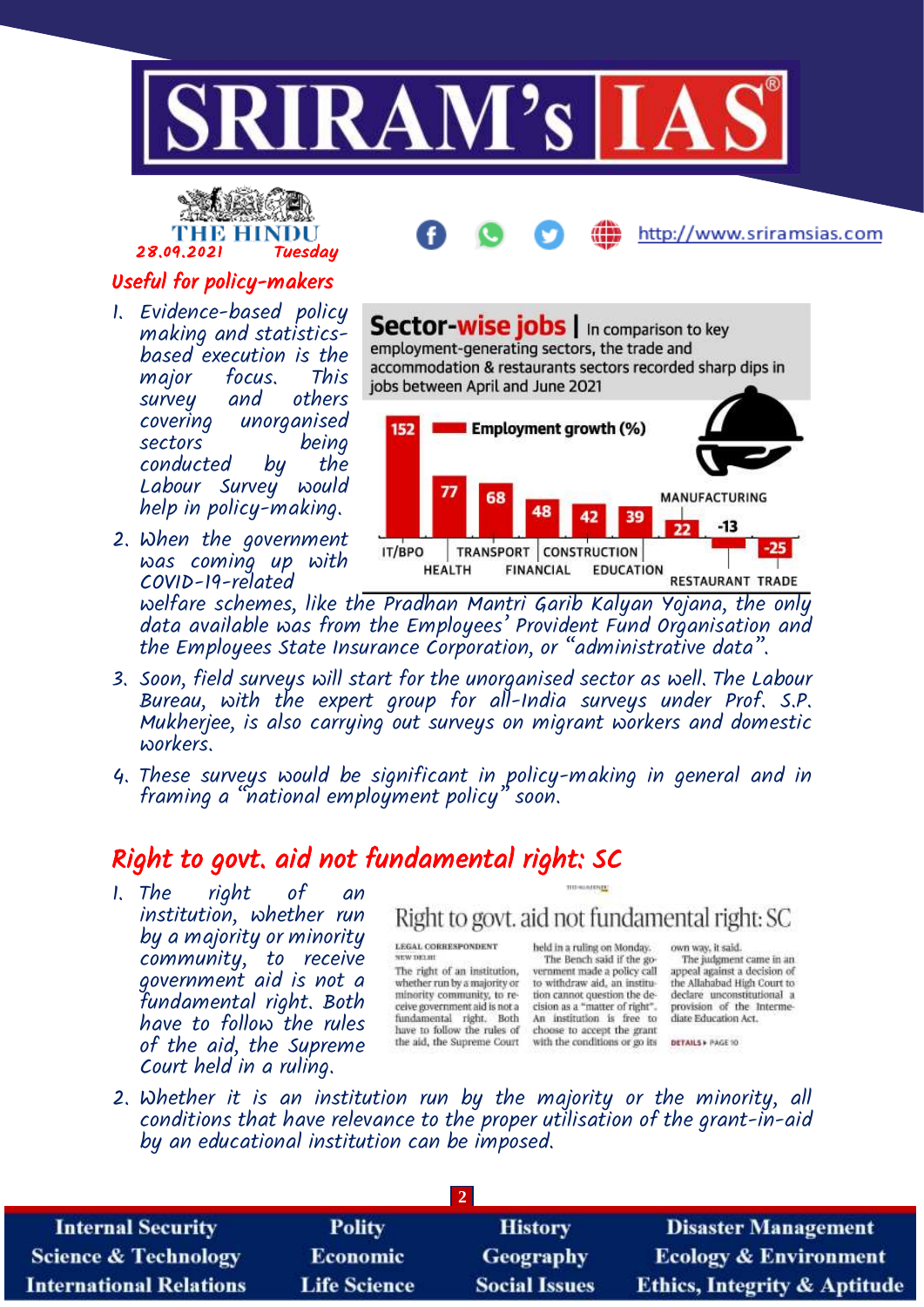

- 3. All that Article 30(2) states is that on the ground that an institution is under the management of a minority, whether based on religion or language, grant of aid to that educational institution cannot be discriminated against if other educational institutions are entitled to receive aid," a Bench of Justices S.K. Kaul and M.M. Sundresh said, referring to the court's T.M.A Pai decision.
- 4. The Bench said if the government made a policy call to withdraw aid, an institution cannot question the decision as a "matter of right". An institution is free to choose to accept the grant with the conditions or go its own way, it said.
- 5. The judgment came in an appeal against a decision of the Allahabad High Court to declare unconstitutional a provision of the Intermediate Education Act.

### PM launches health ID for every citizen

1. Prime Minister Narendra Modi launched the Ayushman Bharat Digital Mission. It has the potential of bringing a revolutionary change in India's health facilities.

28.09.2021 Tuesday

2. Under the mission, every citizen would get a digital health ID and their health records would be digitally protected, a release issued by the Centre said.

#### Technology in Health:

ary channel in health facilities, cars, Mark

PM launches health ID for every citizen



- 1. Referring to the use of technology in health, Mr Modi pointed out that there had been an unprecedented expansion of telemedicine during the pandemic period.
- 2. So far, about 125 crore remote consultations had been completed through e-Sanjeevani. This facility is connecting thousands of countrymen living in far-flung parts of the country every day with doctors of big hospitals of cities while sitting at home.
- 3. The Ayushman Bharat Digital Mission would now connect the digital health solutions of hospitals across the country with each other.

| <b>Internal Security</b>        | <b>Polity</b>       | <b>History</b>       | <b>Disaster Management</b>              |  |
|---------------------------------|---------------------|----------------------|-----------------------------------------|--|
| <b>Science &amp; Technology</b> | <b>Economic</b>     | Geography            | <b>Ecology &amp; Environment</b>        |  |
| <b>International Relations</b>  | <b>Life Science</b> | <b>Social Issues</b> | <b>Ethics, Integrity &amp; Aptitude</b> |  |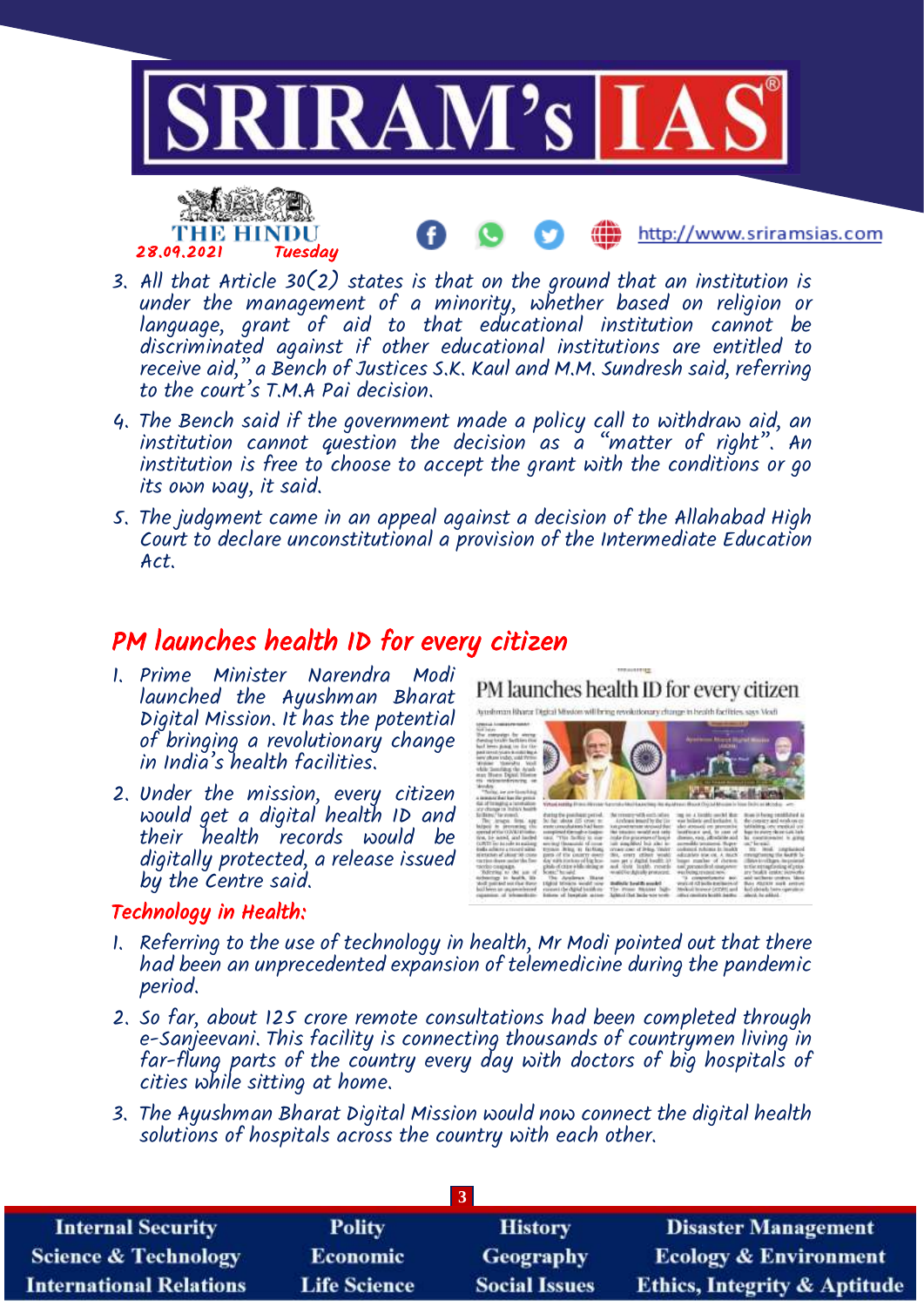



4. A release issued by the Union government stressed that the mission would not only make the processes of hospitals simplified but also increase ease of living. Under this, every citizen would now get a digital health ID and their health records would be digitally protected.

### THE NDHM ECOSYSTEM

http://www.sriramsias.com



To create a national digital health ecosystem that supports universal health coverage in an efficient, accessible, inclusive, affordable, timely and safe manner, that provides a wide-range of data, information and infrastructure services, duly leveraging open, interoperable, standards-based digital systems, and ensures the security, confidentiality and privacy of health-related personal information



### Holistic health model

- 1. The Prime Minister highlighted that India was working on a health model that was holistic and inclusive. It also stressed preventive healthcare and, in case of disease, easy, affordable and accessible treatment.
- 2. Unprecedented reforms in health education were on. A much larger number of doctors and paramedical manpower was being created now.
- 3. A comprehensive network of All India Institutes of Medical Science [AIIMS] and other modern health institutions is being established in the country

| <b>Internal Security</b>        | <b>Polity</b>       | <b>History</b>       | <b>Disaster Management</b>              |  |
|---------------------------------|---------------------|----------------------|-----------------------------------------|--|
| <b>Science &amp; Technology</b> | <b>Economic</b>     | <b>Geography</b>     | <b>Ecology &amp; Environment</b>        |  |
| <b>International Relations</b>  | <b>Life Science</b> | <b>Social Issues</b> | <b>Ethics, Integrity &amp; Aptitude</b> |  |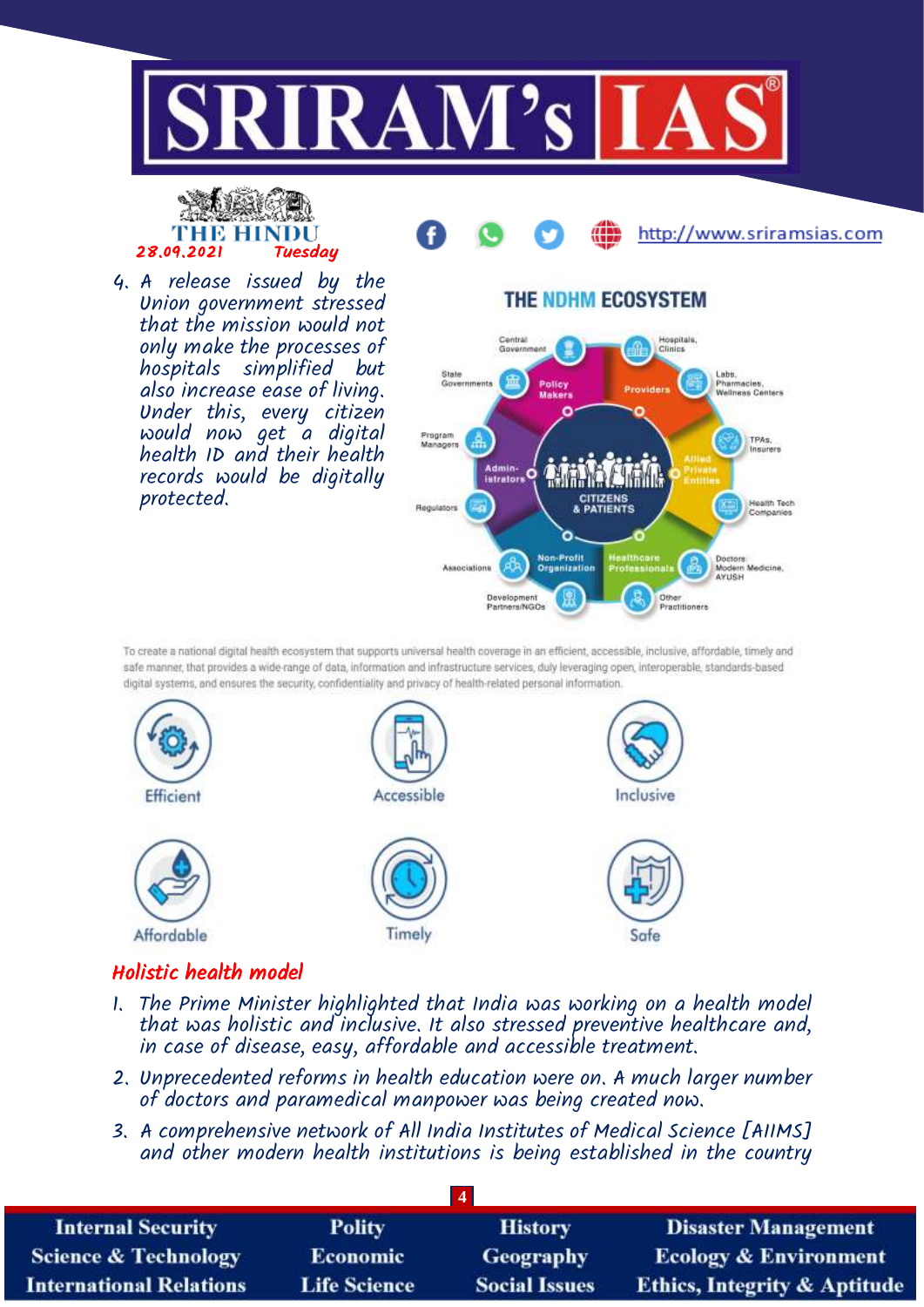



and work on establishing one medical college in every three Lok Sabha constituencies is going on.

4. Mr Modi emphasised strengthening the health facilities in villages. He pointed to the strengthening of primary health centre networks and wellness centres. More than 80,000 such centres had already been operationalised, he added.

### Caste data 98% error-free, RGI told the panel

1. The Union government told the Supreme Court that the caste data enumerated in the Socio-<br>Economic Caste Census Economic Caste Census  $(SECC)$  of 2011 was "unusable", but in 2016, the Registrar-General and Census Commissioner of India had informed the Standing Committee on Development of Parliament that 98.87% of the data on individual caste and religion was "error-free".

### Caste data 98% error-free, RGI told panel

However, the Union government has informed the Sunterne Court that the 200 data is 'or



2. The Office of the Registrar-General of India said that errors had been noticed in the data of about 1.34 crore individuals out of the total surveyed population of 118 crores.

#### Govt. stance

- 1. Taking a diametrically different position, the government, in its affidavit in the Supreme Court filed last week, cited many reasons why the data is "unusable".
- 2. The government had said that the total number of castes surveyed in 1931 was 4,147, while the SECC figures show that there are more than 46 lakh different castes. "Assuming that some castes may bifurcate into subcastes, the total number cannot be exponentially high to this extent," the affidavit said.
- 3. It added that the entire exercise was corrupted because the enumerators had used different spellings for the same castes. In many cases the respondents, the government said, had refused to divulge their castes.

| <b>Internal Security</b>        | <b>Polity</b>       | <b>History</b>       | <b>Disaster Management</b>              |  |
|---------------------------------|---------------------|----------------------|-----------------------------------------|--|
| <b>Science &amp; Technology</b> | <b>Economic</b>     | <b>Geography</b>     | <b>Ecology &amp; Environment</b>        |  |
| <b>International Relations</b>  | <b>Life Science</b> | <b>Social Issues</b> | <b>Ethics, Integrity &amp; Aptitude</b> |  |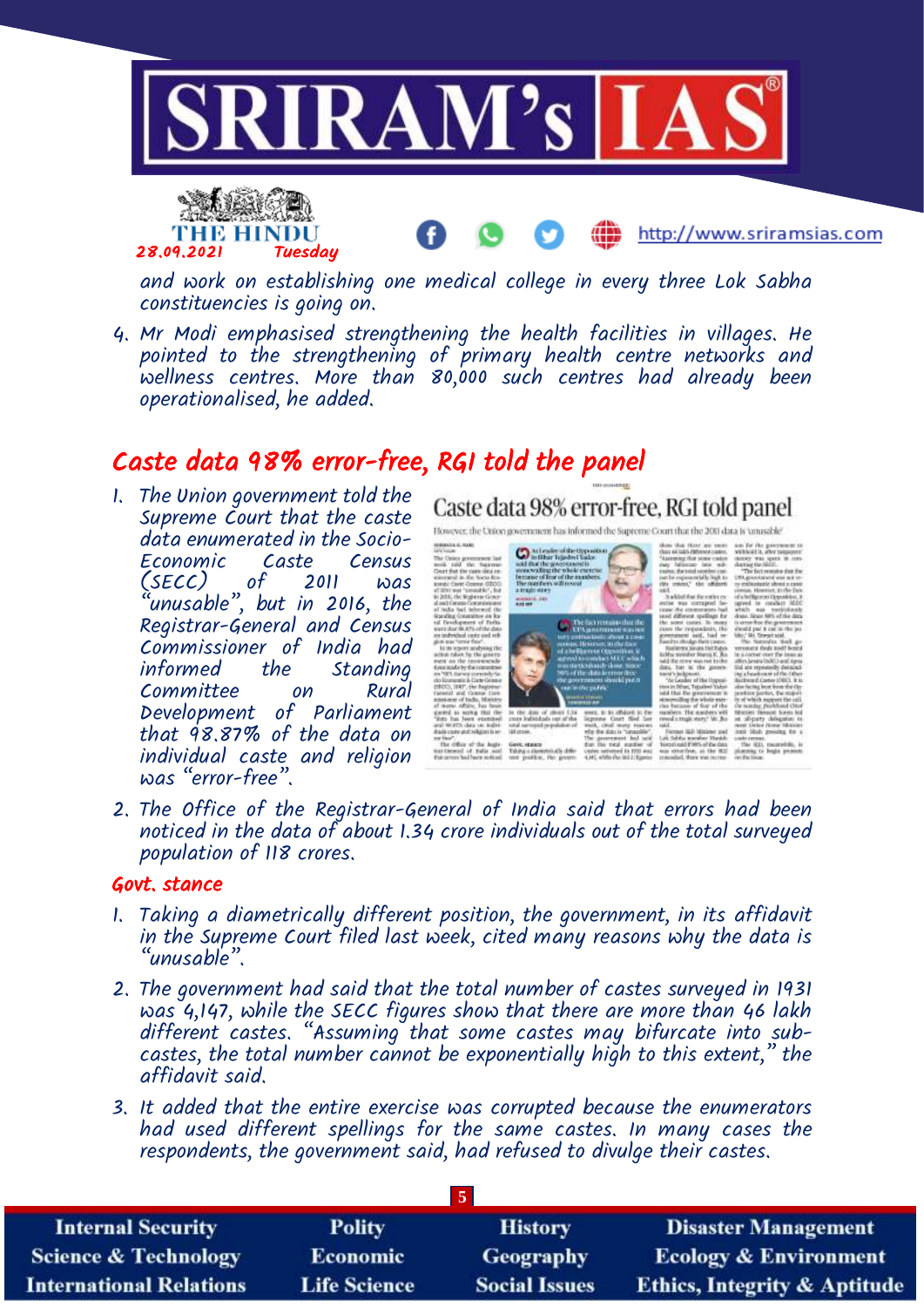

## THE HINDU 28.09.2021 Tuesday

### http://www.sriramsias.com

### 'Cyberattacks caused up to ₹7-cr. loss for SMBs'

- 1. Cyberattacks led to the loss of up to ₹7 crores for small and medium businesses (SMBs) in the last 12 months, according to a study by Cisco.
- 2. Some 62% of SMBs said they incurred business losses of more than  $\overline{z}$ 3.5 crores while about 13% of respondents lost more than  $\overline{z}$ crores because of cyber-intrusions in the last year, the study showed.
- 3. About 74% of domestic SMBs witnessed a cyber incident in the past year, resulting in 85% of them losing customer information to malicious actors, in addition to a tangible impact on business.

# 'Cyberattacks caused up to ₹7-cr. loss for SMBs'

THE SUNHINGS

Preparedness poor: study respondents

SPECIAL CORRESPONDENT **BENGALURU** 

Cyberattacks led to loss of up to ₹7 crore for small and medium businesses (SMBs) in the last 12 months, according to a study by Cisco. Some 62% of SMBs said they incurred business losses of more than ₹3.5 crore while about 13% of respondents lost more than ₹7 crore because of cyber-in-

trusions in the last one year, the study showed on Monday. About 74% of domestic SMBs witnessed a cyber in-

cident in the past year, resulting in 85% of them losing customer information to malicious actors, in addition to a tangible impact on business

In India, malware attacks,



which affected 92% of SMBs, topped the charts, followed by phishing (76%). Some 38% of those that suffered incidents said the number one cause for the loss was not having cybersecurity solutions.

About 36% ranked cybersecurity solutions not being adequate to detect or prevent the attack as the number one reason, as per the study conducted among 1014 SMBs in the country.

- 4. In India, malware attacks, which affected 92% of SMBs, topped the charts, followed by phishing (76%). Some 38% of those that suffered incidents said the number one cause for the loss was not having cybersecurity solutions.
- 5. About 36% ranked cybersecurity solutions not being adequate to detect or prevent the attack as the number one reason, as per the study conducted among 1014 SMBs in the country.

#### What is EternalBlue?

EternalBlue is both the given name to a series of Microsoft software vulnerabilities and the exploit created by the NSA as a cyberattack tool. Although the EternalBlue exploit  $-$  officially named MS17-010 by Microsoft  $$ affects only Windows operating systems, anything that uses the SMBv1 (Server Message Block version 1) file-sharing protocol is technically at risk of being targeted for ransomware and other cyberattacks.

| <b>Internal Security</b>        | <b>Polity</b>       | <b>History</b>       | <b>Disaster Management</b>              |  |
|---------------------------------|---------------------|----------------------|-----------------------------------------|--|
| <b>Science &amp; Technology</b> | <b>Economic</b>     | <b>Geography</b>     | <b>Ecology &amp; Environment</b>        |  |
| <b>International Relations</b>  | <b>Life Science</b> | <b>Social Issues</b> | <b>Ethics, Integrity &amp; Aptitude</b> |  |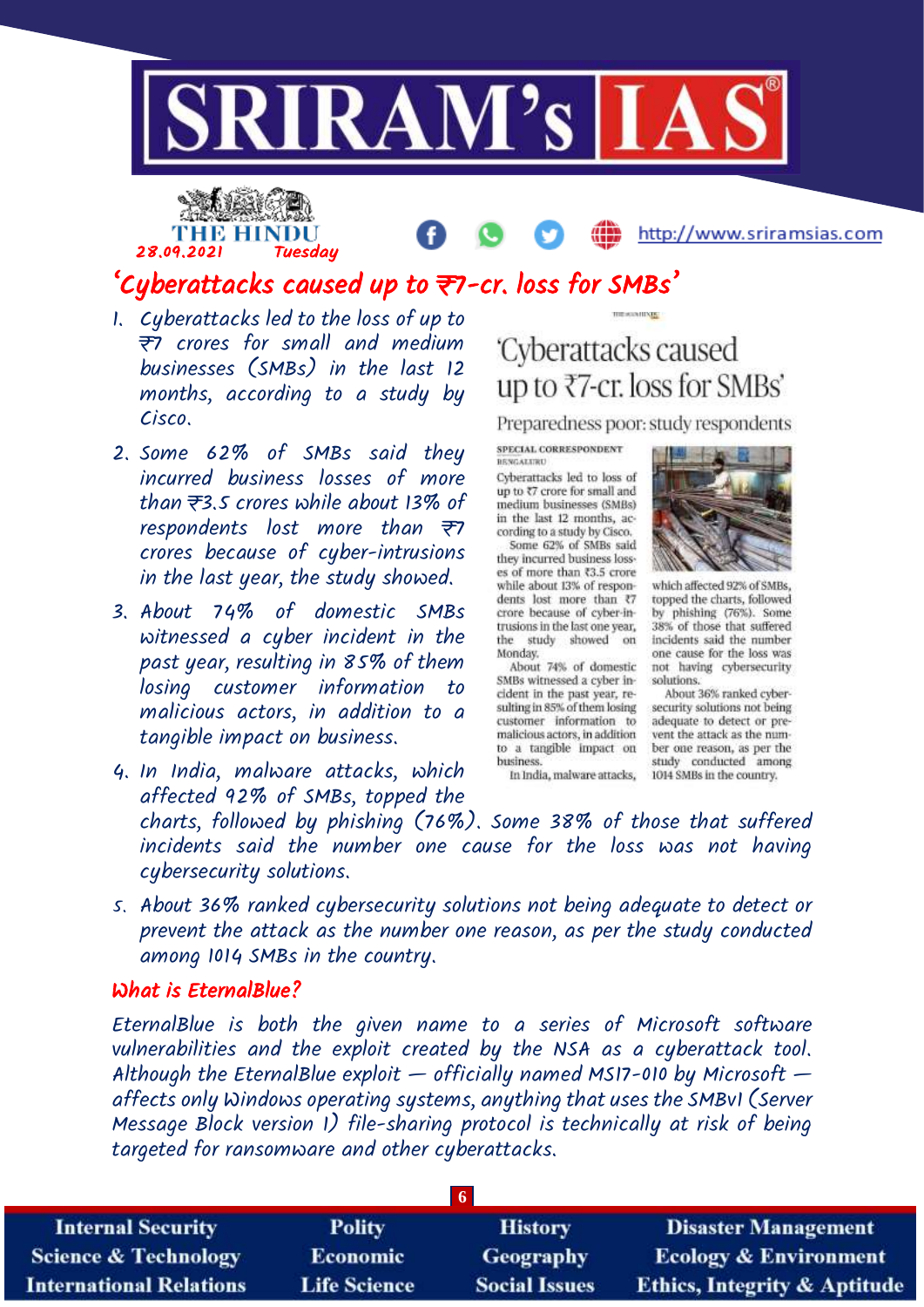



### Plan to discontinue the vitamin A supplement programme is hasty

In a study published in June in the American Journal of Clinical Nutrition, researchers from leading nutrition institutes in the country argued that the government's National Vitamin A Supplement (VAS) programme should be discontinued in all except seven states  $-$ Bihar, Jharkhand, Mizoram, Telangana, Haryana, Madhya Pradesh and Uttar Pradesh. Such a move will be ill-advised. It would deprive children between six months and five years of the supplement and it may



..................................

adversely impact optimum immune responses against diseases, lead to reemergence of eye damage and blindness caused by nutritional deficiencies as well as adversely impact the ongoing anaemia control measures.



### Primary natural sources of vitamin A



Orange and red colored fruits and vegetables | Green leafy vegetables

### National Vitamin A Supplement (VAS) programme

- 1. The VAS programme, introduced in 1970 and modified in 1991, is based on the rationale that the daily diet of children in the country is deficient in this essential nutrient.
- 2. The human diet has two forms of this vitamin: A precursor of vitamin A, or B-carotene, present in yellow and green vegetables and fruits and an active form of vitamin A found in food items sourced from animals such as milk, butter, eggs and meat products.

| <b>Internal Security</b>       | <b>Polity</b>       | <b>History</b>       | <b>Disaster Management</b>              |  |
|--------------------------------|---------------------|----------------------|-----------------------------------------|--|
| Science & Technology           | <b>Economic</b>     | <b>Geography</b>     | <b>Ecology &amp; Environment</b>        |  |
| <b>International Relations</b> | <b>Life Science</b> | <b>Social Issues</b> | <b>Ethics, Integrity &amp; Aptitude</b> |  |